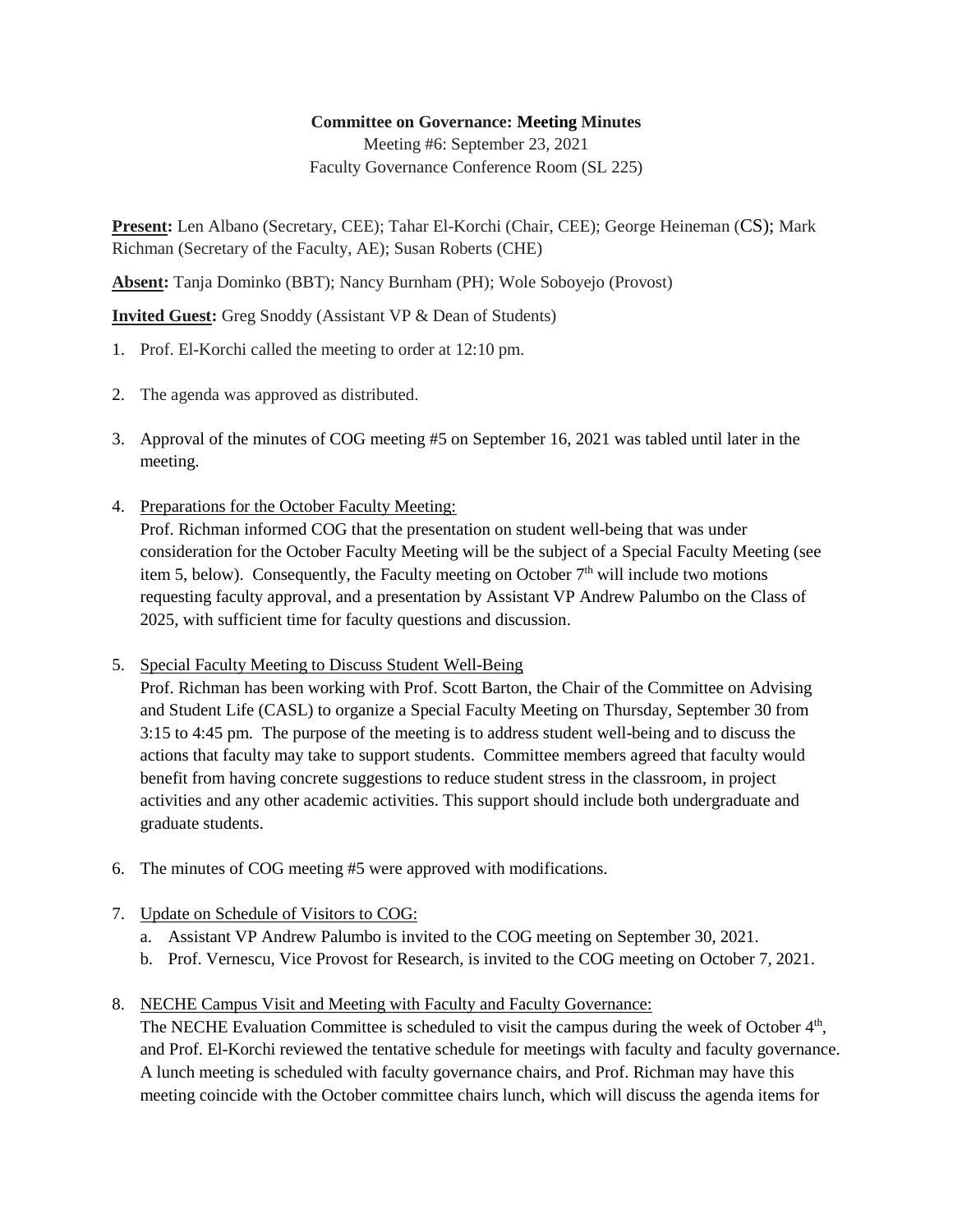the upcoming faculty meeting. Visiting during the monthly committee chairs lunch would give the NECHE Evaluation Committee additional insight into faculty governance and faculty participation on the various committees.

## 9. Faculty Evaluation of Administrators:

Prof. El-Korchi distributed copies of surveys that were developed in the recent past. These survey forms will provide a template for finalizing the questions associated with specific administrators. Discussion will continue at a future COG meeting.

## 10. New Business: Increased Administrative Tasks for Faculty:

Prof. El-Korchi shared an email message in which a faculty member commented that administrative assistants are no longer available to assist faculty with administrative chores. As a result, these tasks have been shifted to the faculty in Workday, which adversely impacts teaching and research productivity. They asked whether other faculty members are also seeing this reduction in administrative support. Prof. Roberts responded that there has been an increased burden on research faculty in Chemical Engineering to manage grants in Workday. It was also noted that although the information is in Workday, it is not organized for ease of access to fit faculty tasks. As a related item, Prof. Heineman stated that the planned *ad hoc* group to help address faculty questions with Workday (see COG Meeting #5) will focus on academic issues and not financial matters.

## 11. Campus Hearing Board and the Role of Faculty:

AVP and Dean of Students Snoddy provided handouts on the composition and selection of the members of the WPI community who serve on the Campus Hearing Board (CHB). Six faculty members, six administrative members, six undergraduate students, and two graduate students provide a pool of members for hearing and deciding cases involving alleged violations of the Student Code of Conduct. The faculty members are elected for two-year terms, with three rotating off at the end of each academic year. In addition to the elected faculty members, a faculty member serves as Hearing Board Chair. The Chair is appointed by faculty governance and serves a three-year term. Members of the CHB participate in training sessions during A term.

Hearings involve the non-voting Chair and a panel of five voting members:  $2$  students  $+ 2$  faculty members  $+1$  administrative member, or 2 students  $+1$  faculty member  $+2$  administrative members. AVP Snoddy indicated that the composition of the panel for each hearing depends on the availability of individuals (hearings are an evening commitment), but he does try to balance the overall participation of faculty and administrative members during the academic year. AVP Snoddy was asked whether there has been an increase in hearings with the increased student enrollment, and he responded that the number of cases has been rather static for several years. He noted that hearings are only used in certain situations, and so the number of hearings does not reflect the total number of alleged violations of the Code of Conduct. He then referred committee members to the Academic Integrity Report that is published by the Dean of Students Office for data on academic dishonesty cases.

Prof. El-Korchi thanked AVP Snoddy for meeting with the committee. COG will discuss whether the Faculty Handbook should be updated to include information on the CHB and the role of the faculty.